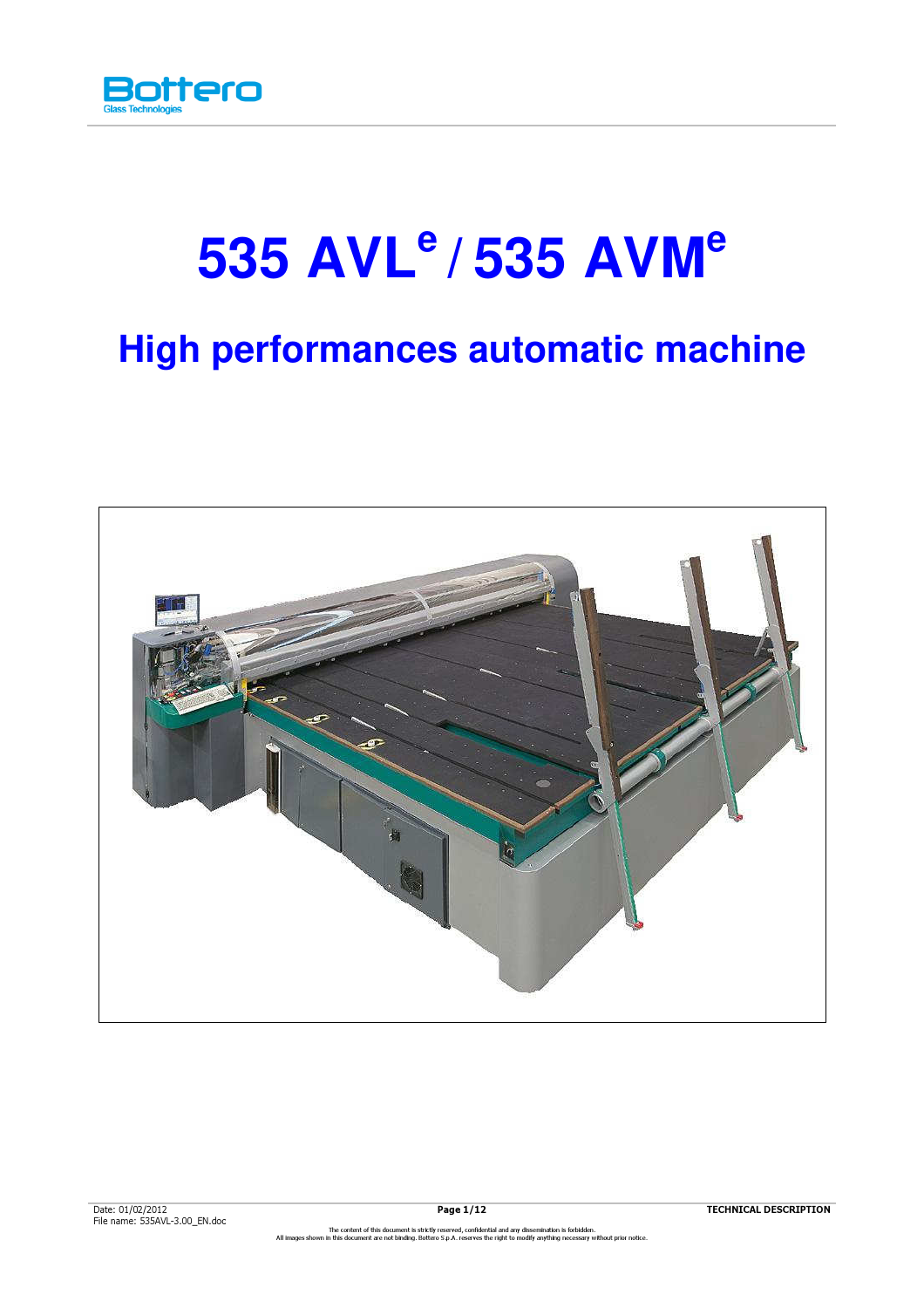

## **535AVL<sup>e</sup> \_ 535AVM<sup>e</sup> : MAIN FEATURES**

#### **Machine 535 is characterized by its high levels of "MODULARITY" and "AUTOMATION".**

The overall machine is managed by a PC equipped with a flat screen, the operator interface.



The operator interface makes it easy to insert the production data and through the "Supervisor" function it displays the machine status and the machine current working cycle.

It is possible to install the Bottero production control software (Job Manager) on every machine.

The customer may also request electronic cards for the connection to the company network or modems for the "remote assistance" service connection.

#### **The module and working table of machine 535 represent the core of Bottero technology in the laminated glass cutting sector.**

#### **Among the main characteristics of the Cutting module:**

Oversized structural elements of the cutting and detachment bridges and related cutting and breakout carriages guides: electro-welded components for the structural parts and aluminium alloy units for the "dynamic" and precision elements.

Pair of bridges with automatic clamping system for glass sheet cutting and breakout or PVB detachment to obtain a product with a square cut, splinter-free, as per the BOTTERO PATENT.

TECHNICAL DESCRIPTION Date: 01/02/2012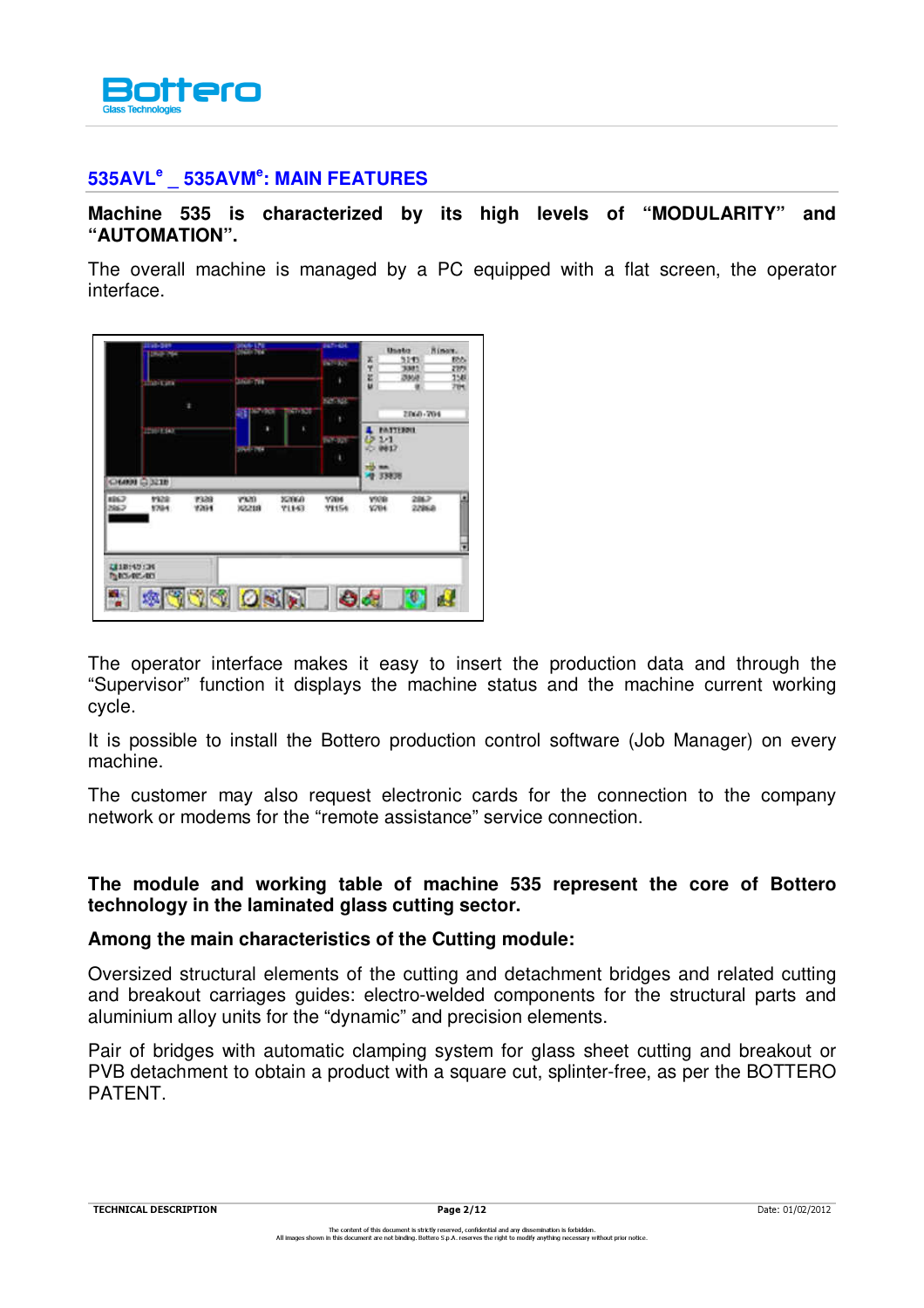

Use of special clamping material to enable good glass detachment without risking to damage it or the LOW-E layer.

The PVB is separated by means of an infrared electrical resistance. The infrared rays heat the PVB without overheating the glass, thus avoiding the risk of glass breaking in the next cut.

Reference system for diagonal cutting ("Laser projector" device).

Machine 535 has a series of optional accessories, which complete its functionality and application field.

#### **Working table:**

Its structure is particularly accurate in terms of planarity, quality of the felt used and air cushion efficiency.

Frontal squaring bridge with retractable lugs. The operator can easily reach the machine working area.

Loading/unloading arms (option), assembled on the working table.

**KEY:** 

 $535AVL<sup>e</sup>$  \_ 535AVM<sup>e</sup> / 37 = 535AVL<sup>e</sup> \_ 535AVM<sup>e</sup> Maximum cutting lenght 3700 mm  $535AVL<sup>e</sup>$  535AVM<sup>e</sup> / 46 = 535AVL<sup>e</sup> 535AVM<sup>e</sup> Maximum cutting lenght 4600 mm  $535AVL<sup>e</sup>$  535AVM<sup>e</sup> / 61 = 535AVL<sup>e</sup>  $\sqrt{ }$  535AVM<sup>e</sup> Maximum cutting lenght 6100 mm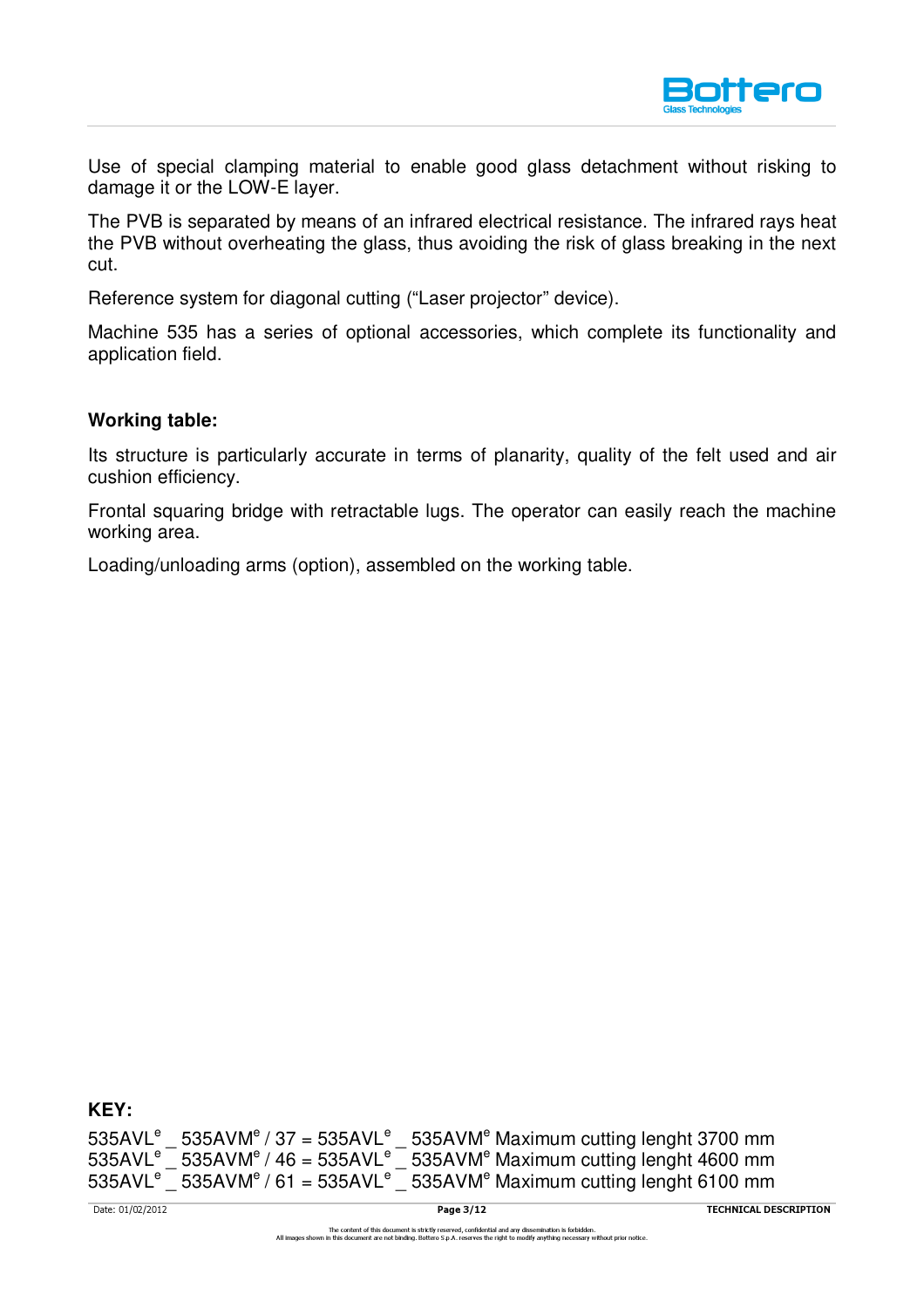

| <b>TECHNICAL SUMMARY 1</b>                                     |           |                                                                                                                  | $535$ AVL <sup>e</sup><br>535AVM <sup>e</sup> / 37        | 535AVL <sup>e</sup><br>535AVM <sup>e</sup> /46 | 535AVL <sup>e</sup><br>535AVM <sup>e</sup> /61 |
|----------------------------------------------------------------|-----------|------------------------------------------------------------------------------------------------------------------|-----------------------------------------------------------|------------------------------------------------|------------------------------------------------|
| <b>Maximum cutting length</b><br>mm                            |           | 3700                                                                                                             | 4600                                                      | 6100                                           |                                                |
| Minimum cutting length<br>mm                                   |           | 150                                                                                                              |                                                           |                                                |                                                |
| <b>Maximum measurement</b>                                     |           | mm                                                                                                               |                                                           | 3210                                           |                                                |
| Minimum measurement                                            |           | mm                                                                                                               |                                                           | 125                                            |                                                |
| Monolithic                                                     |           | mm                                                                                                               | $3 \div 8$<br>$(MAX cutting = 3300)$                      |                                                |                                                |
|                                                                |           |                                                                                                                  | Glass                                                     |                                                | P.V.B. min / Max                               |
|                                                                |           |                                                                                                                  | $2 + 2$                                                   |                                                | $0.38 \div 0.76$                               |
| Processable glass<br><b>thickness</b>                          |           |                                                                                                                  | $3 + 3$                                                   |                                                | $0.38 \div 0.76$                               |
|                                                                | Laminated | mm                                                                                                               | $4 + 4$                                                   |                                                | $0.38 \div 1.52$                               |
|                                                                |           |                                                                                                                  | $5 + 5$                                                   |                                                | $0.38 \div 2.28$                               |
|                                                                |           |                                                                                                                  | $6 + 6$                                                   |                                                | $0.76 \div 2.28$                               |
|                                                                |           |                                                                                                                  | $8 + 8$                                                   |                                                | $0.76 \div 4.56$                               |
| "Blade" device                                                 |           | Device for P.V.B. separation with blade. It improves<br>considerably the cycle time when processing thick glass. |                                                           |                                                |                                                |
| "Blade" manual cycle<br>mm                                     |           | 3700                                                                                                             | 4600                                                      | 6100                                           |                                                |
|                                                                |           |                                                                                                                  |                                                           |                                                |                                                |
| <b>Maximum Cutting Carriage Speed</b>                          |           | m/min.                                                                                                           |                                                           | 140                                            |                                                |
| <b>Maximum grinding speed</b><br>(With optionalgrinding wheel) |           | $m/min$ .                                                                                                        |                                                           | 60                                             |                                                |
| Loading/unloading maximum glass<br>weight with tilting arms    |           |                                                                                                                  | 450 Kg h min/max = $700/2400$ mm                          |                                                | 700 Kg<br>h min/max $=$                        |
| (With optional tilting arms)                                   |           |                                                                                                                  |                                                           |                                                | 700/2400 mm                                    |
|                                                                |           |                                                                                                                  | Cycle time for $L = 3210$ mm (cut, breakout, detachment)  |                                                |                                                |
|                                                                |           |                                                                                                                  | Time in seconds (at room temperature, equivalent to 18°C) |                                                |                                                |
| <b>GLASS</b>                                                   |           |                                                                                                                  | P.V.B.                                                    |                                                |                                                |
|                                                                | 0.38      |                                                                                                                  | 0.76                                                      | 1.52                                           | 4.56                                           |
| $3 + 3$                                                        | 25"       |                                                                                                                  | 32"                                                       | 41"                                            |                                                |
| $4 + 4$                                                        | 26"       |                                                                                                                  | 33"                                                       | 43"                                            |                                                |
| $5 + 5$                                                        | 27"       |                                                                                                                  | 34"                                                       | 45"                                            |                                                |
| $6 + 6$<br>$8 + 8$                                             | 28"       |                                                                                                                  | 35"                                                       | 47"                                            | 130"                                           |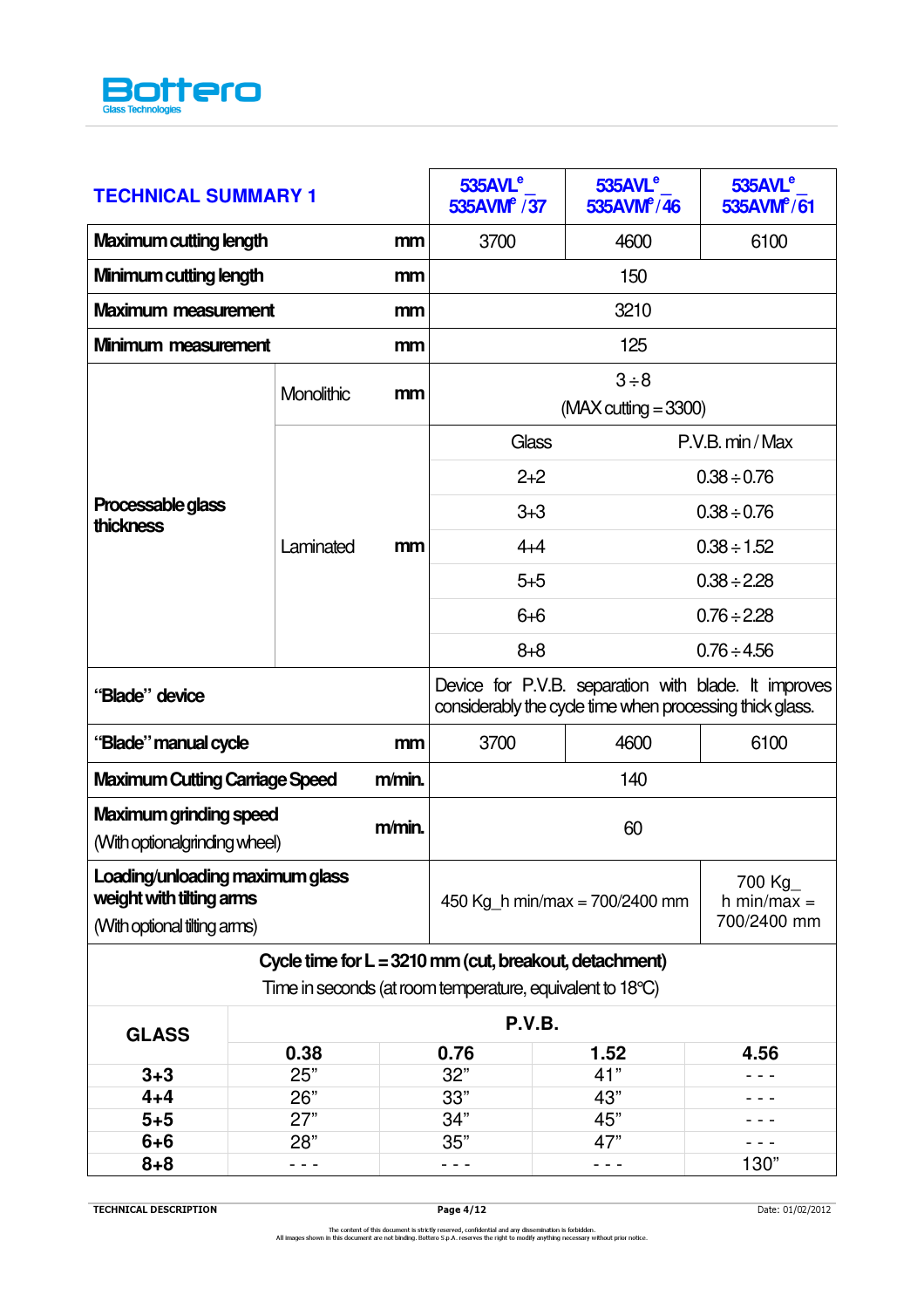

| Maximum cut<br><b>Maximum cut</b><br>Maximum cut<br>BRIDGE<br>BRIDGE<br>$X = 6100$ mm<br>$X = 3700$ mm<br>$X = 4600$ mm<br>RIGHT<br>LEFT<br>Minimum cut<br>Minimum cut<br>Minimum cut<br>$X = 150$ mm<br>$X = 150$ mm<br>$X = 150$ mm<br><b>CUTTING AXIS</b><br><b>Maximum measurement</b><br>BRIDGE<br>BRIDGE<br>$L = 3210$ mm<br><b>RIGHT</b><br>SQUARING BRIDGE<br>EFT<br><b>Minimum measurement</b><br>$L = 125$ mm<br><b>CUTTING AXIS</b><br>Minimum breakout<br>For glass $2+2$ to $8+8$<br>$Y1 = 90$ mm<br>$Y1 = 90$ mm<br>$Y1 = 90$ mm<br>×.<br>LEFT BRIDGE<br>Y 2 = 125 mm<br>Y 2 = 125 mm<br>Y 2 = 125 mm<br>For glass $10 + 10$<br>$Y1 = 150$ mm<br>$Y1 = 150$ mm<br>$Y1 = 150$ mm<br>$Y2 = 150$ mm<br>$Y2 = 150$ mm<br>$Y2 = 150$ mm<br>$\sum$<br>For glass $12 + 12$<br>Y1<br>Y2<br>$Y1 = 250$ mm<br>$Y1 = 250$ mm<br>$Y1 = 250$ mm<br><b>CUTTING AXIS</b><br>$Y2 = 200$ mm<br>$Y2 = 200$ mm<br>$Y2 = 200$ mm |              | <b>TECHNICAL SUMMARY 2</b> |  | 535AVL <sup>e</sup> 535AVM <sup>e</sup> /37 535AVL <sup>e</sup> 535AVM <sup>e</sup> /46 535AVL <sup>e</sup> 535AVM <sup>e</sup> /61 |  |
|----------------------------------------------------------------------------------------------------------------------------------------------------------------------------------------------------------------------------------------------------------------------------------------------------------------------------------------------------------------------------------------------------------------------------------------------------------------------------------------------------------------------------------------------------------------------------------------------------------------------------------------------------------------------------------------------------------------------------------------------------------------------------------------------------------------------------------------------------------------------------------------------------------------------------|--------------|----------------------------|--|-------------------------------------------------------------------------------------------------------------------------------------|--|
|                                                                                                                                                                                                                                                                                                                                                                                                                                                                                                                                                                                                                                                                                                                                                                                                                                                                                                                            |              |                            |  |                                                                                                                                     |  |
|                                                                                                                                                                                                                                                                                                                                                                                                                                                                                                                                                                                                                                                                                                                                                                                                                                                                                                                            |              |                            |  |                                                                                                                                     |  |
|                                                                                                                                                                                                                                                                                                                                                                                                                                                                                                                                                                                                                                                                                                                                                                                                                                                                                                                            |              |                            |  |                                                                                                                                     |  |
|                                                                                                                                                                                                                                                                                                                                                                                                                                                                                                                                                                                                                                                                                                                                                                                                                                                                                                                            |              |                            |  |                                                                                                                                     |  |
|                                                                                                                                                                                                                                                                                                                                                                                                                                                                                                                                                                                                                                                                                                                                                                                                                                                                                                                            |              |                            |  |                                                                                                                                     |  |
|                                                                                                                                                                                                                                                                                                                                                                                                                                                                                                                                                                                                                                                                                                                                                                                                                                                                                                                            |              |                            |  |                                                                                                                                     |  |
|                                                                                                                                                                                                                                                                                                                                                                                                                                                                                                                                                                                                                                                                                                                                                                                                                                                                                                                            |              |                            |  |                                                                                                                                     |  |
|                                                                                                                                                                                                                                                                                                                                                                                                                                                                                                                                                                                                                                                                                                                                                                                                                                                                                                                            |              |                            |  |                                                                                                                                     |  |
|                                                                                                                                                                                                                                                                                                                                                                                                                                                                                                                                                                                                                                                                                                                                                                                                                                                                                                                            |              |                            |  |                                                                                                                                     |  |
|                                                                                                                                                                                                                                                                                                                                                                                                                                                                                                                                                                                                                                                                                                                                                                                                                                                                                                                            |              |                            |  |                                                                                                                                     |  |
|                                                                                                                                                                                                                                                                                                                                                                                                                                                                                                                                                                                                                                                                                                                                                                                                                                                                                                                            |              |                            |  |                                                                                                                                     |  |
|                                                                                                                                                                                                                                                                                                                                                                                                                                                                                                                                                                                                                                                                                                                                                                                                                                                                                                                            |              |                            |  |                                                                                                                                     |  |
| dB(A)<br>$78 \pm 2$<br>$78 \pm 2$<br>$78 + 2$<br>$L_{eq}(A)$                                                                                                                                                                                                                                                                                                                                                                                                                                                                                                                                                                                                                                                                                                                                                                                                                                                               |              |                            |  |                                                                                                                                     |  |
| L <sub>w</sub> (A)<br>dB(A)<br>102,7<br>102,7<br>102,7                                                                                                                                                                                                                                                                                                                                                                                                                                                                                                                                                                                                                                                                                                                                                                                                                                                                     | <b>Noise</b> |                            |  |                                                                                                                                     |  |

The glass quality, the PVB thickness and the environmental conditions in which the machine operates can strongly influence its performances and the cutting quality.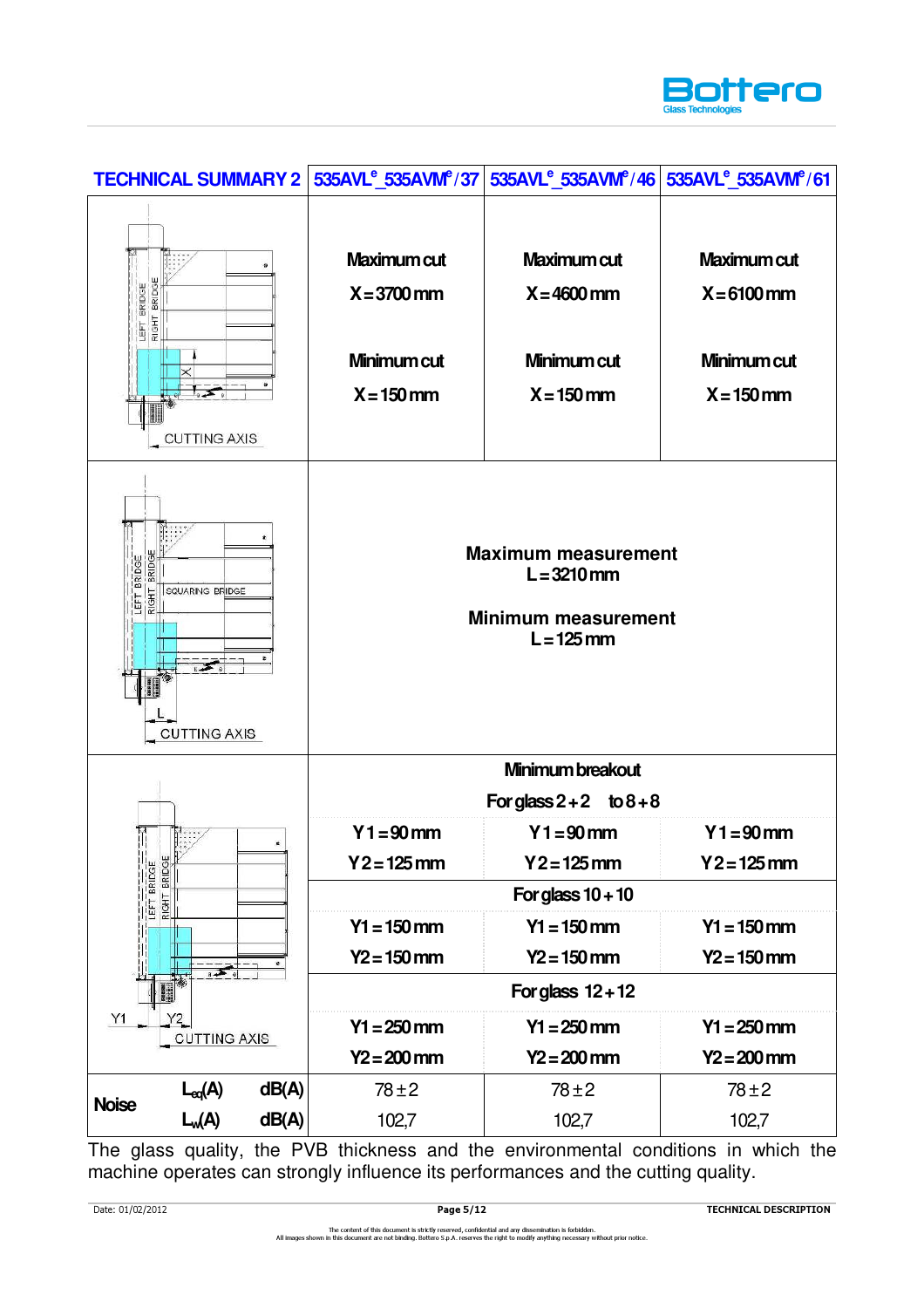

| <b>CUTTING BRIDGE ACCURACY</b>                                                                   |    | 535AVL <sup>e</sup><br>535AVM <sup>e</sup> /37 | $535$ AVL $^e$<br>535AVM <sup>e</sup> /46 | $535$ AVL $^{\circ}$<br>535AVM <sup>e</sup> /61 |
|--------------------------------------------------------------------------------------------------|----|------------------------------------------------|-------------------------------------------|-------------------------------------------------|
| <b>Squaring bridge positioning</b>                                                               | mm |                                                | $+/- 0.5$                                 |                                                 |
| Straightness tolerance<br>(Cutting length $\leq$ 3 m)                                            | mm |                                                | 0,5                                       |                                                 |
| <b>Parallelism</b>                                                                               | mm |                                                |                                           |                                                 |
| Maximum difference in length between<br>two diagonals.<br>(Area rectangle $<$ 2 m <sup>2</sup> ) | mm |                                                | 2                                         |                                                 |

All tolerances are to be considered as measured on 3 mm glass.

| <b>SAFETY DEVICES</b>          | $535$ AVL $^e$<br>535AVM <sup>e</sup> /37                                                           | $535$ AVL $^e$<br>535AVM $\sqrt[6]{46}$            | $535$ AVL $^{\circ}$<br>535AVM <sup>e</sup> /61 |
|--------------------------------|-----------------------------------------------------------------------------------------------------|----------------------------------------------------|-------------------------------------------------|
| Electromechanical safety       | Hardware safety circuits comprising special safety<br>modules with safety switches placed on casing |                                                    |                                                 |
| <b>Moving Parts management</b> | (with mechanical safety switch)                                                                     | Block by means of electromechanical hardware brake |                                                 |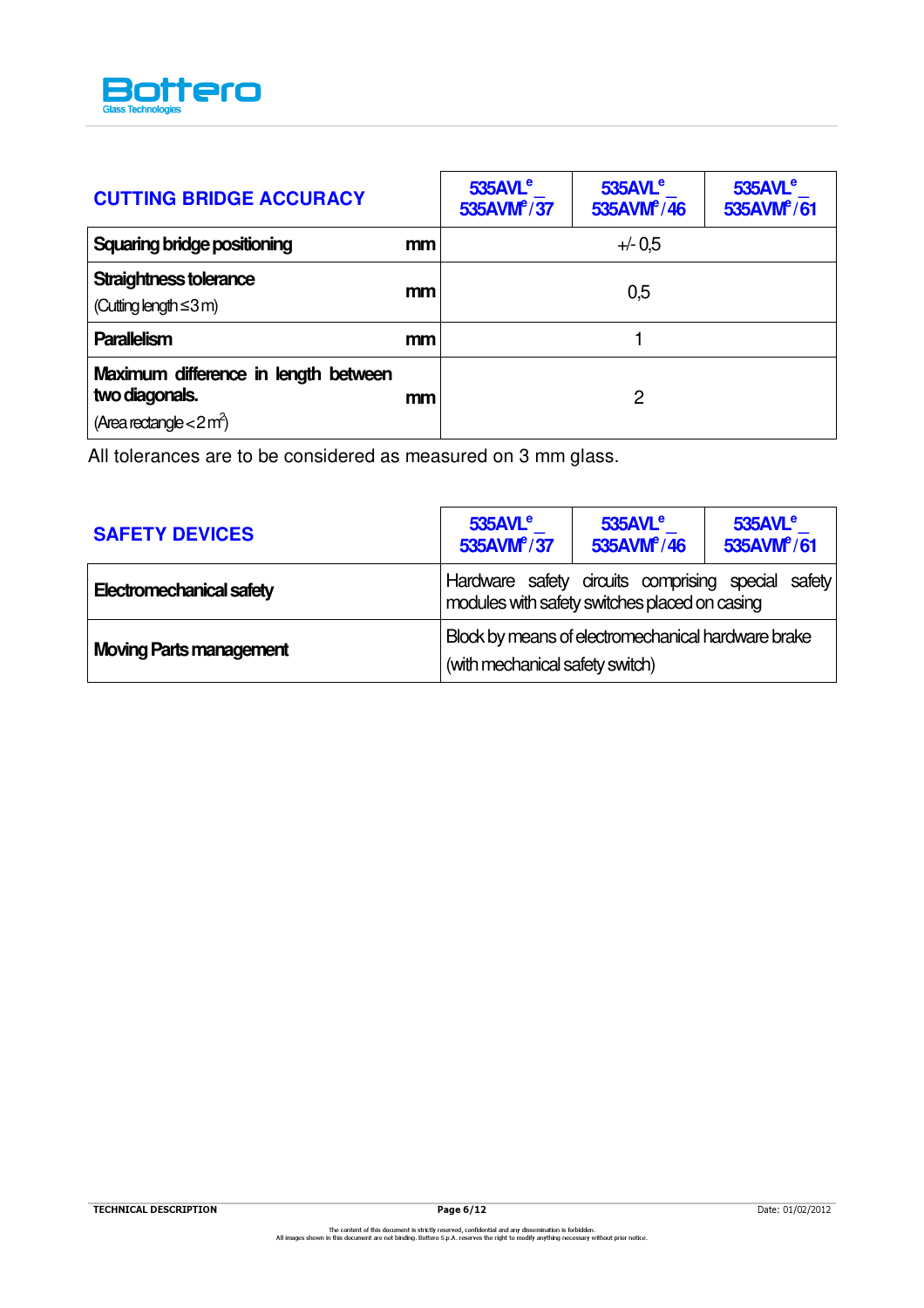

| <b>INSTALLATION AND</b><br><b>CONDITIONS OF USE</b> | 535AVL <sup>e</sup><br>535AVM <sup>e</sup> /37                                                                                                                                          | 535AVL <sup>e</sup><br>535AVM <sup>e</sup> /46                                                                                                                                                                        | 535AVL <sup>e</sup><br>535AVM <sup>e</sup> /61 |
|-----------------------------------------------------|-----------------------------------------------------------------------------------------------------------------------------------------------------------------------------------------|-----------------------------------------------------------------------------------------------------------------------------------------------------------------------------------------------------------------------|------------------------------------------------|
| <b>Dimensions</b><br>mm                             | See layout                                                                                                                                                                              | See layout                                                                                                                                                                                                            | See layout                                     |
| <b>Working table Height</b><br>mm                   |                                                                                                                                                                                         | $930 + 20$                                                                                                                                                                                                            |                                                |
| Module weight<br>kg                                 | 3000                                                                                                                                                                                    | 3300                                                                                                                                                                                                                  | 3950                                           |
| <b>Panel weight</b><br>kg                           | 2000                                                                                                                                                                                    | 2300                                                                                                                                                                                                                  | 2900                                           |
| <b>KVA</b><br><b>Basic installed power</b>          | 23                                                                                                                                                                                      | 25,2                                                                                                                                                                                                                  | 29,9                                           |
| <b>NL/Min</b><br>(Max) Air Consumption              |                                                                                                                                                                                         | 280                                                                                                                                                                                                                   |                                                |
| Air characteristic                                  | Filtering : 5 micron<br>Dew point : $+10C$ room temperature                                                                                                                             |                                                                                                                                                                                                                       |                                                |
| <b>Power supply</b>                                 | Frequency 50 Hz o 60 Hz<br><b>Or</b><br>Frequency 50 Hz o 60 Hz<br><b>Or</b><br>Frequency 50 Hz o 60 Hz<br>$\overline{a}$<br>Dew point $< 5^{\circ}$                                    | Voltage: $400$ V ( $+/-10\%$ ) 3Ph + PE systems TN - TT<br>Voltage: 200 V-240 V (+/- 10%) 3Ph + PE systems TN-TT<br>Voltage: 440 V-600 V (+/- 10%) 3Ph + PE systems TN - TT<br>Compressed Air: Minimum pressure 7 Bar |                                                |
| Stocking: Temperature and<br>moisture               | From - 25°to+75°, Reference pressure 1 Bar<br>90% relative humidity at 20°C (without condensation)<br>50% relative humidity at 40°C (without condensation)                              |                                                                                                                                                                                                                       |                                                |
| Use: Temperature and moisture                       | From $+5$ <sup>o</sup> to $+40$ <sup>o</sup> , Reference pressure 1 Bar<br>90% relative humidity at 20°C (without condensation)<br>50% relative humidity at 40°C (without condensation) |                                                                                                                                                                                                                       |                                                |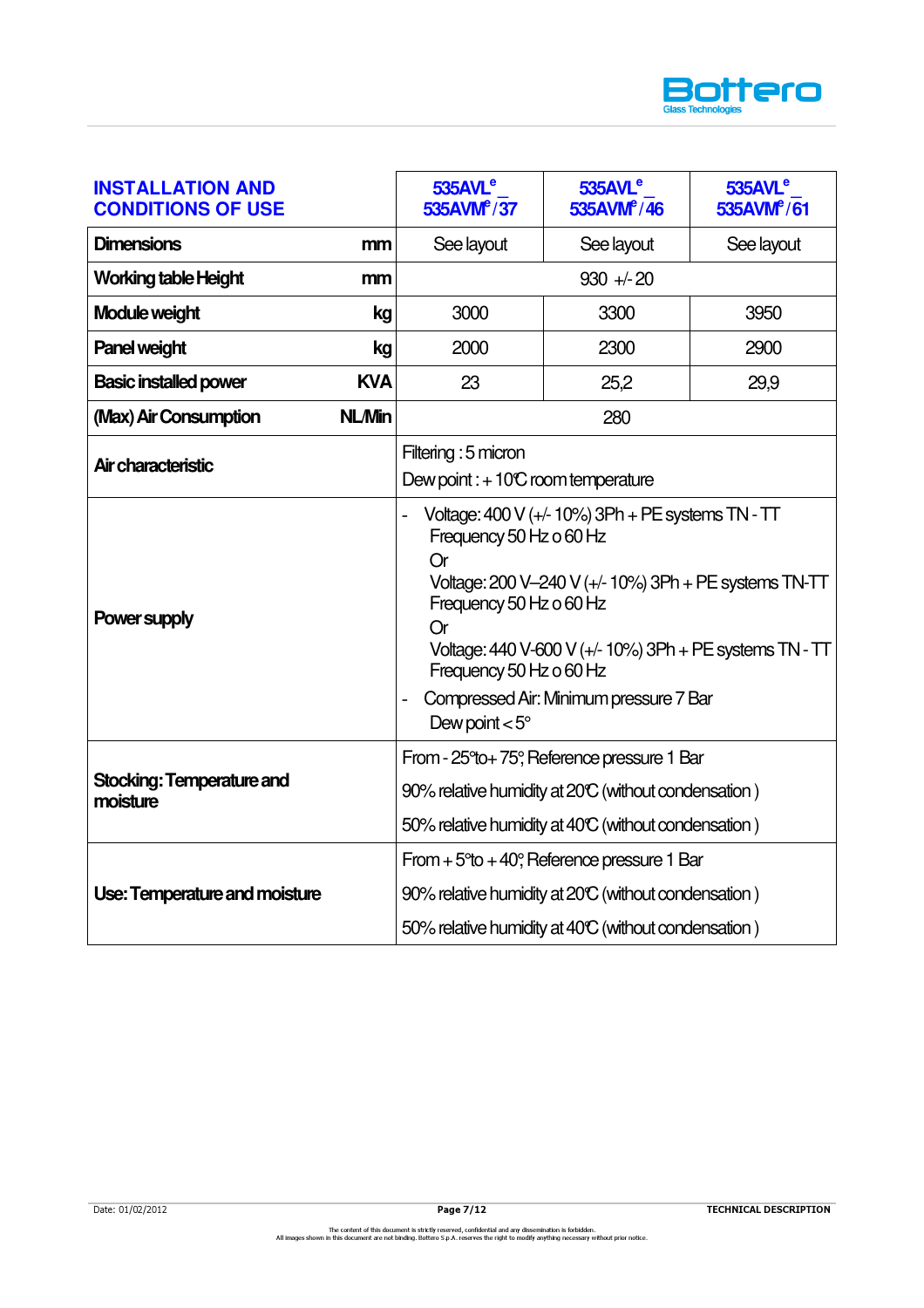

| <b>OPTIONS AVAILABLE</b>                                     | 535AVL <sup>e</sup><br>535AVM <sup>e</sup> / 37                                                      | 535AVL <sup>e</sup><br>535AVM <sup>e</sup> / 46                                                                                                     | 535AVL <sup>e</sup><br>535AVM <sup>e</sup> / 61     |  |
|--------------------------------------------------------------|------------------------------------------------------------------------------------------------------|-----------------------------------------------------------------------------------------------------------------------------------------------------|-----------------------------------------------------|--|
| Power supply unit                                            | Power supply unit with transformer for adaptation of mains voltage                                   |                                                                                                                                                     |                                                     |  |
| <b>Tilting Arms</b>                                          | Tilting arms to load and unload the sheets of glass                                                  |                                                                                                                                                     |                                                     |  |
| Telescopic arms                                              | cutting, breaking and separating module                                                              | Telescopic arms with pivotting wheels as glass support placed on the                                                                                |                                                     |  |
| <b>Additional Structure (TC001)</b>                          | support                                                                                              | Table with pivotting wheels for glass sheet                                                                                                         |                                                     |  |
| <b>Additional Structure (TC002)</b>                          | Table with pivotting wheels for glass sheet<br>support                                               |                                                                                                                                                     |                                                     |  |
| <b>Additional Bar (TC101)</b>                                |                                                                                                      | with not Bottero machine                                                                                                                            | Additional bar with pivotting wheels for connection |  |
| <b>Additional Bar (TC103)</b>                                | Additional<br>with<br>bar<br>pivotting wheels<br>for<br>connection<br>with<br>not<br>Bottero machine |                                                                                                                                                     |                                                     |  |
| "Considerable thickness"<br>equipment                        | Equipment for $10+10$ and $12+12$ glass breakout PVB $0.76 \div 2.28$                                |                                                                                                                                                     |                                                     |  |
| <b>Automatic PVB cutting with</b><br>blade                   | thickness)<br>ASS<br>ತ<br>韪<br>GLASS                                                                 | Fully automatic cutting with blade cycle suggested for a max length of<br>3700 mm for the standard thicknesses (see chart Processable glass<br>3700 |                                                     |  |
| Perimetral cover                                             | Machine frame perimetral additional cover                                                            |                                                                                                                                                     |                                                     |  |
| <b>Double Tank Kit</b><br>(Standard on 535AVM <sup>e</sup> ) | Second oil tank with selection from operator terminal.                                               |                                                                                                                                                     |                                                     |  |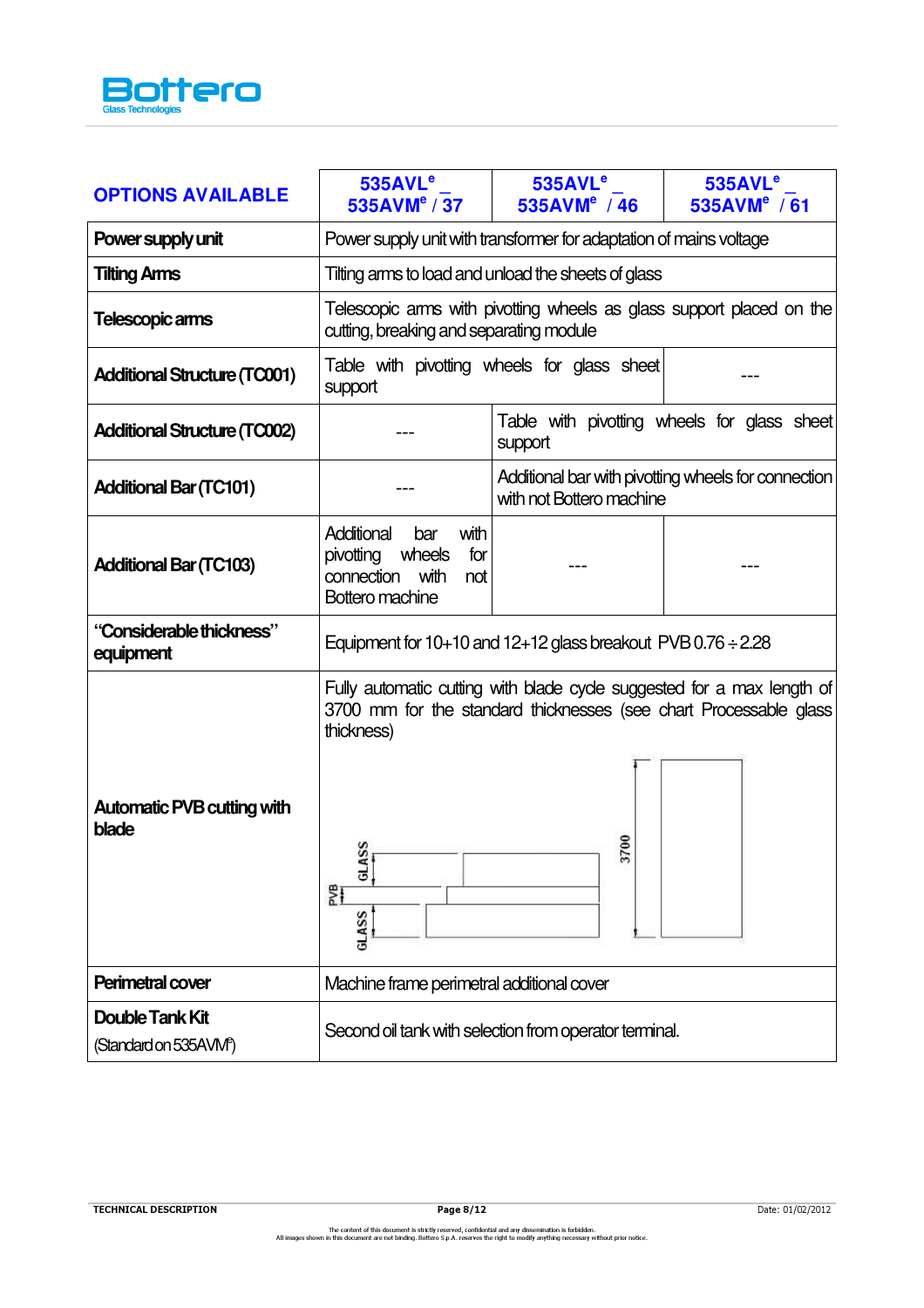

| <b>OPTIONS AVAILABLE</b>                                                                              | 535AVL <sup>e</sup><br>535AVM <sup>e</sup> / 37                                                                                                                           | 535AVL <sup>e</sup><br>535AVM <sup>e</sup> / 46 | 535AVL <sup>e</sup><br>535AVM <sup>e</sup> / 61                      |  |  |
|-------------------------------------------------------------------------------------------------------|---------------------------------------------------------------------------------------------------------------------------------------------------------------------------|-------------------------------------------------|----------------------------------------------------------------------|--|--|
| <b>Additional P.C. on Panel</b>                                                                       | Additional P.C. for network connection                                                                                                                                    |                                                 |                                                                      |  |  |
| <b>Conditioner</b>                                                                                    | Air conditioner for Electric al Cabinet, for installation in difficult environments.                                                                                      |                                                 |                                                                      |  |  |
| <b>Fan silencer</b>                                                                                   | Fan silencer system                                                                                                                                                       |                                                 |                                                                      |  |  |
| <b>Glass Unloading Roller</b>                                                                         | Roller(s) to simplify the unloading of the sheet of glass                                                                                                                 |                                                 |                                                                      |  |  |
| "GRINDING WHEEL" device<br>(Standard on 535AVM <sup>e</sup> /xx)<br>(refittable su AVL <sup>e</sup> ) | Unit for LOW-E coating removal.<br>Grinding width: $16 - 19 - 20 - 22.2$ mm = $(7/8)$<br>Maximum grinding speed: 60 m/min<br>Max thickness for grinding: $12 + 12 + 2.28$ |                                                 |                                                                      |  |  |
| <b>Manual Rotator</b>                                                                                 |                                                                                                                                                                           |                                                 | Manual<br>Device<br>for<br>rotation,<br>placed<br>on<br>101BLC table |  |  |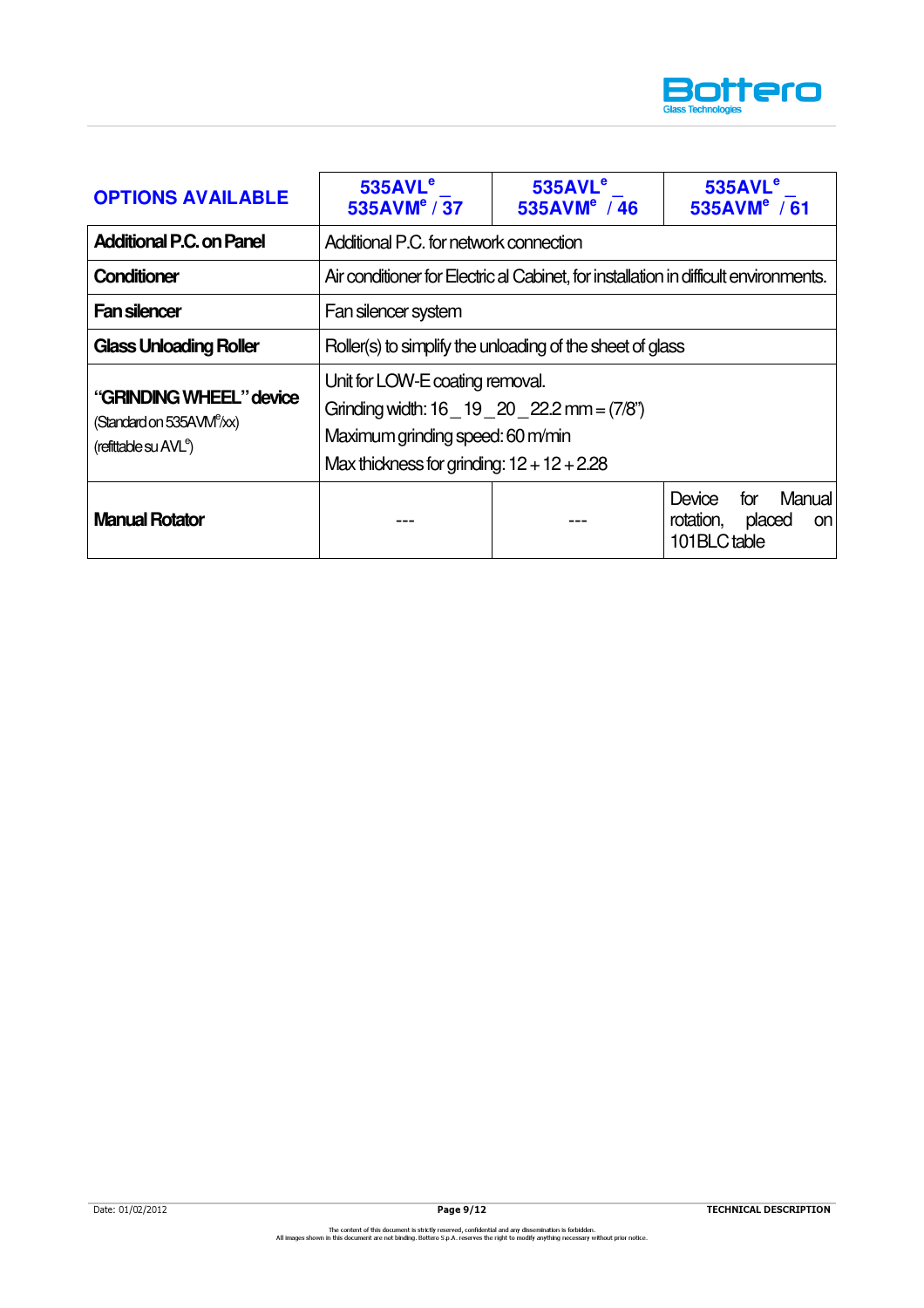

## MODULES FOR GLASS HANDLING.

#### **Group of elements for laminated glass handling processes.**

The machine 101BLC task is to take the glass towards the cutting module.

In case a 101BLC –Regular is part of the line, the processes described can be performed on Regular glass sheets only.

In case a 101BLC –Jumbo is part of the line, the processes described can be performed both on Regular and Jumbo glass sheets.

The function of the **MODULES FOR THE HANDLING** (AVL/AVM) is to enable the following working cycle:

- Loading of the sheet on the 101BLC (manual or by means of automatic loader)
- Automatic transport of the sheet from the 101BLC to the cutting machine, only for sheets  $A > 1500$  mm.
- Detection of the type of glass and consequent automatic setting of the machine.
- Automatic positioning of the sheet approximately 30 mm from the squaring bridge lugs, which were previously high, only for sheets  $A > 1500$  mm.
- Positioning of the sheet for the X cross cut by means of the squaring bridge which pushes the sheet on to the 101BLC.
- Once the sheet is positioned the cutting, breakout and detachment cycle begins.
- Once the X cross cut has been detached the sheet has to be handled manually by operator.
- Traverse rotation carried out manually by the operator.
- Carring on of the machine cycles by operator control.

The automatic working cycle is possible under the conditions of use specified in the chart following.

For glasses with external dimensions within the limits listed in the below "TECHNICAL DATA-SHEET 3" or with glass thickness higher than 6+6+2.28 up to 8+8+4.56, the handling and cutting, break out and separation cycle are with manual command from the operator's console, which allow a correct positioning of glass, which is squared on the bridge.

For glass with external dimensions within the limits listed in the below "TECHNICAL DATA-SHEET 3" or with glass thicknesses higher than 8+8+4.56 up to 12+12+2.28 the glass sheet is handled manually on air cushion and it is squared on the bridge.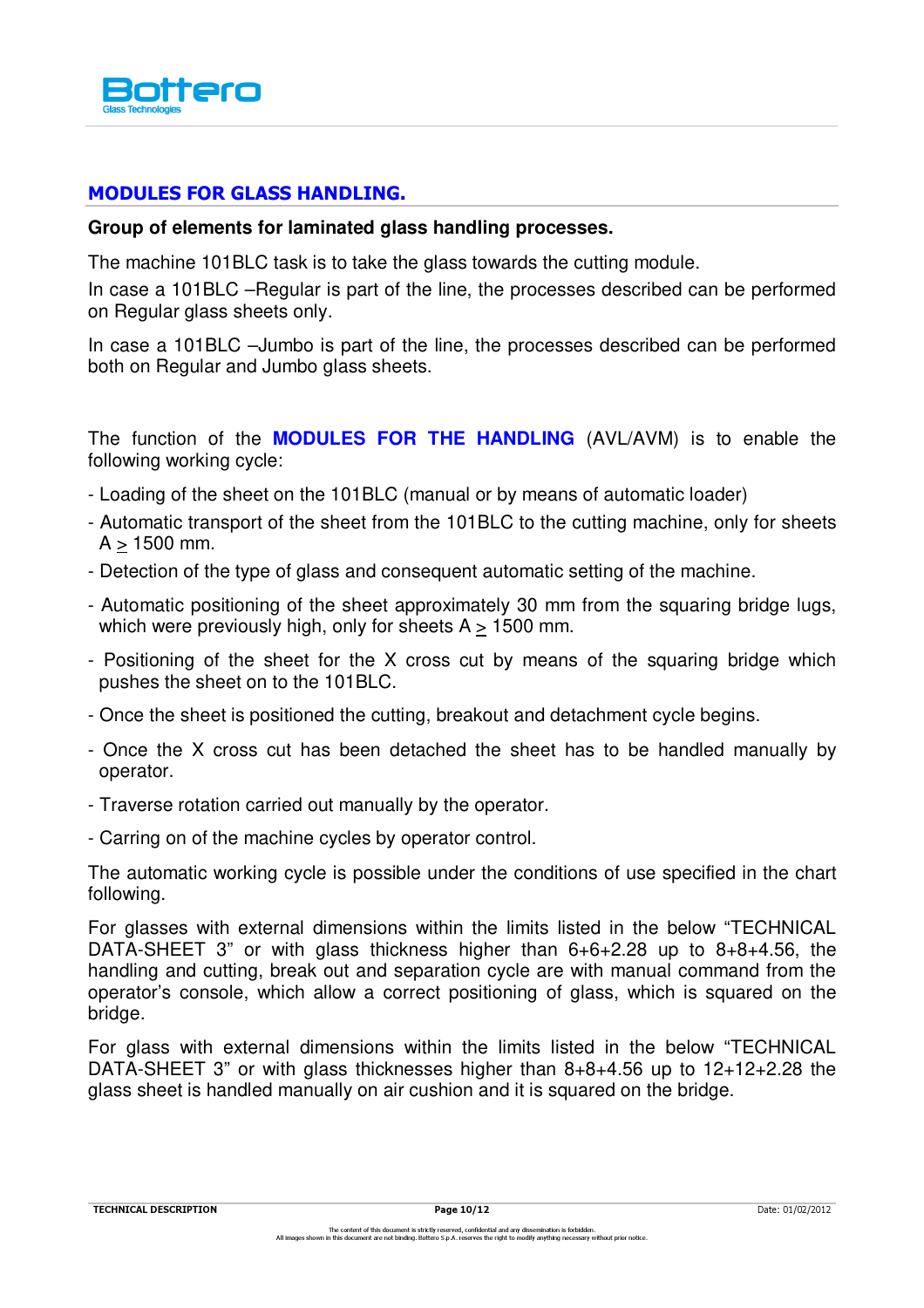